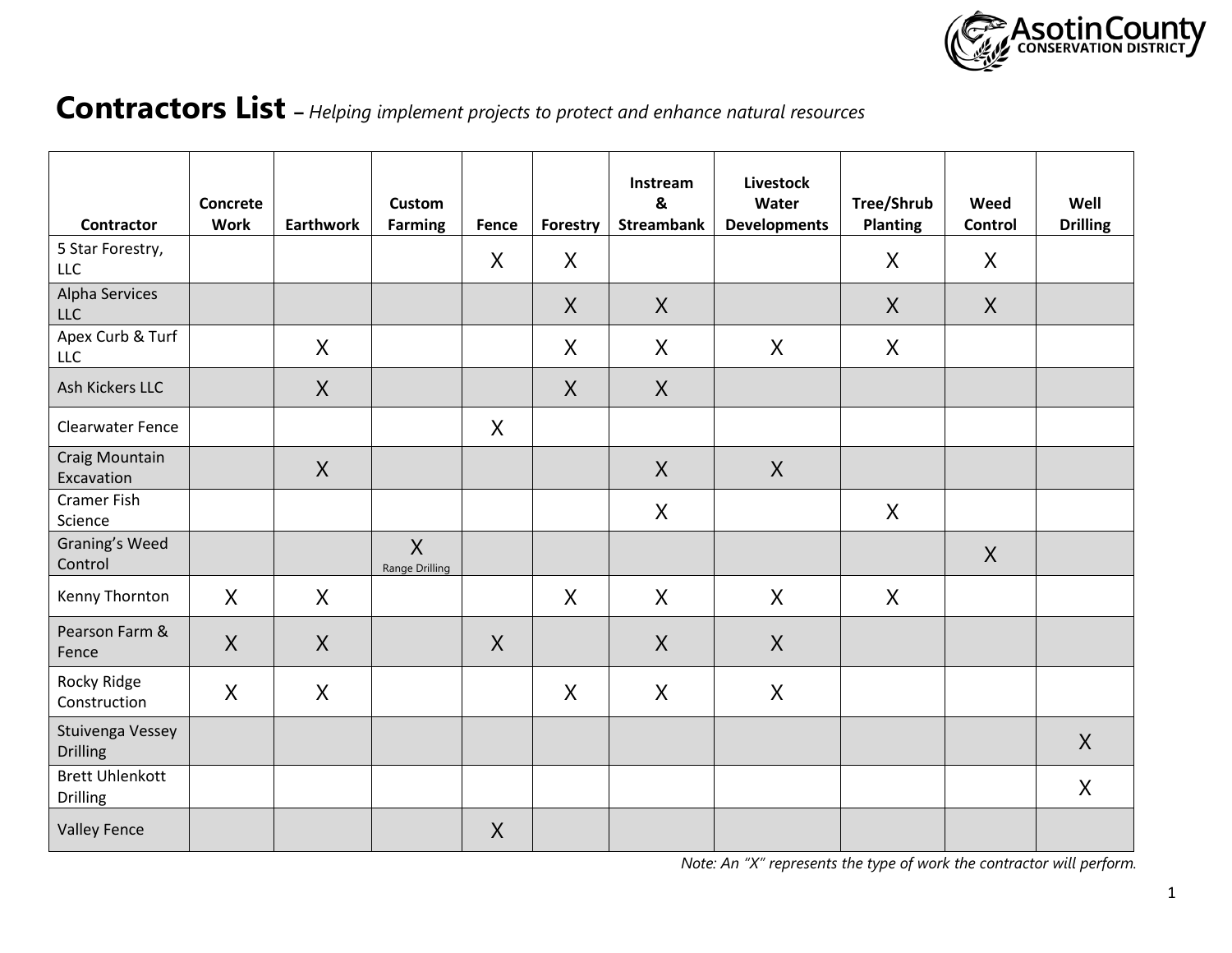

# **Contractor's Contact Information**

### *5 Star Forestry, LLC*

| <b>Services</b>     | Contact   | <b>Phone Number</b> | <b>Email</b>           | Citv    | <b>State</b> |
|---------------------|-----------|---------------------|------------------------|---------|--------------|
| Fence               | Mike      | (866) 679-5372      | mike@5starforestry.com | Kooskia | ID           |
| Forestry            | Dominguez |                     |                        |         |              |
| Tree/Shrub Planting |           |                     |                        |         |              |
|                     |           |                     |                        |         |              |

### *Alpha Services LLC*

| <b>Services</b>                                                       | <b>Contact</b> | <b>Phone Number</b> | <b>Email</b>            | City     | <b>State</b> |
|-----------------------------------------------------------------------|----------------|---------------------|-------------------------|----------|--------------|
| Forestry                                                              | <b>Rich</b>    | (208) 750-6514      | richiv@alphaservices.us | Lewiston | ID           |
| Instream and Streambank<br>Tree/Shrub Planting<br><b>Weed Control</b> | Schaefer       |                     |                         |          |              |

### *Apex Curb & Turf LLC*

| <b>Services</b>         | <b>Contact</b> | <b>Phone Number</b> | <b>Email</b>        | City   | <b>State</b> |
|-------------------------|----------------|---------------------|---------------------|--------|--------------|
| Earthwork               | John           | (509) 758-1543      | apexhydro@gmail.com | Asotin | <b>WA</b>    |
| Forestry                | Larson         |                     |                     |        |              |
| Instream and Streambank |                |                     |                     |        |              |
| Livestock Water         |                |                     |                     |        |              |
| Developments            |                |                     |                     |        |              |
| Tree/Shrub Planting     |                |                     |                     |        |              |
|                         |                |                     |                     |        |              |

### *Ash Kickers LLC*

| <b>Services</b>         | Contact     | <b>Phone Number</b> | <b>Email</b>        | City      | <b>State</b> |
|-------------------------|-------------|---------------------|---------------------|-----------|--------------|
| Earthwork               | <b>Brit</b> | (509) 751-6336      | bdafarmer@gmail.com | Clarkston | <b>WA</b>    |
| Forestry                | Ausman      |                     |                     |           |              |
| Instream and Streambank |             |                     |                     |           |              |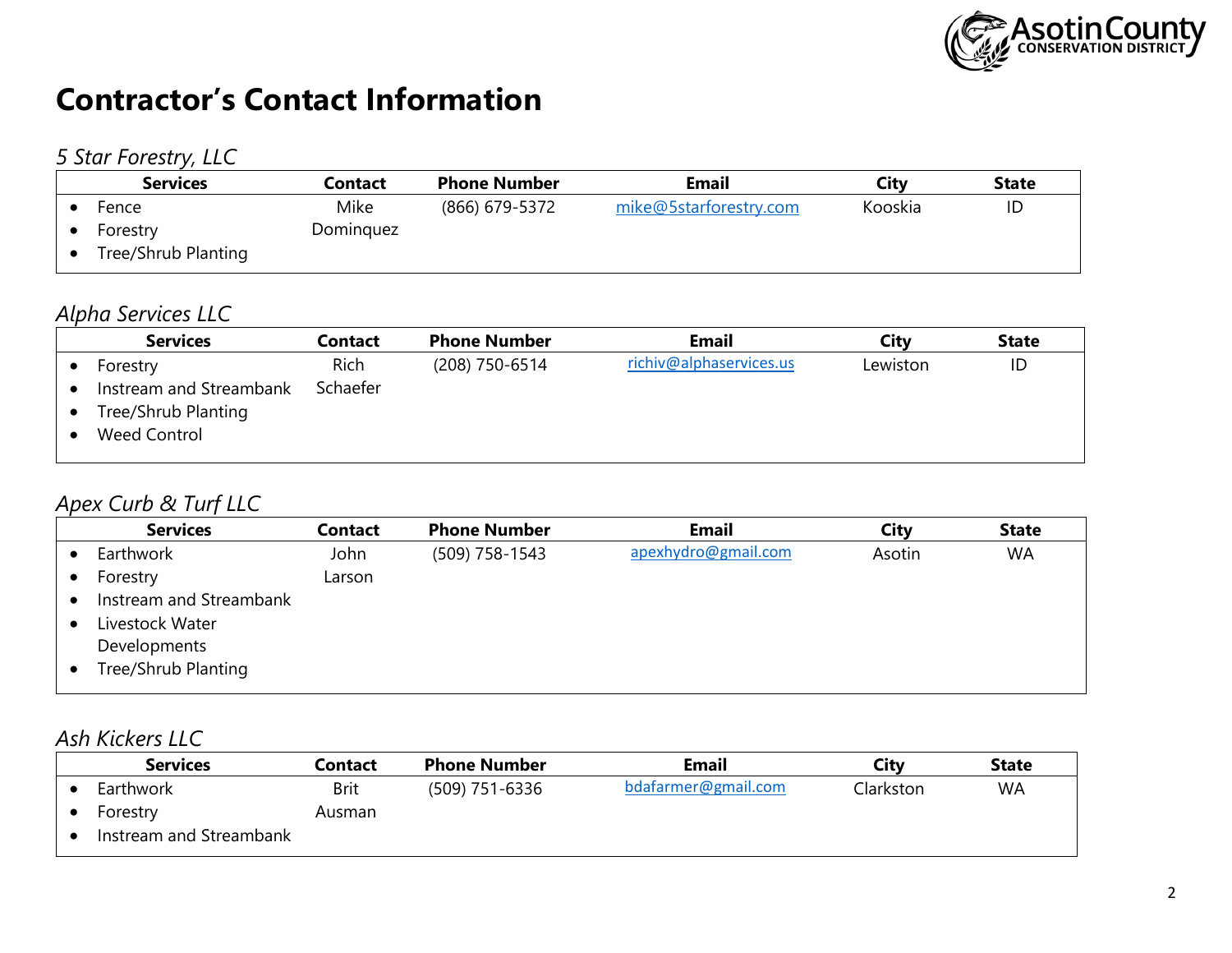

#### *Clearwater Fence*

| <b>Services</b> | <b>Contact</b>  | <b>Phone Number</b> | <b>Email</b>               | Citv   | <b>State</b> |
|-----------------|-----------------|---------------------|----------------------------|--------|--------------|
| Fencing         | Kyle            | (208) 827-4272      | Clearwaterfence2@gmail.com | Lenore | ID           |
|                 | <b>Bradbury</b> |                     |                            |        |              |
|                 |                 | (208) 827-2402      |                            |        |              |

### *Craig Mountain Excavation*

| <b>Services</b> | <b>Contact</b> | <b>Phone Number</b> | <b>Email</b>         | City      | <b>State</b> |
|-----------------|----------------|---------------------|----------------------|-----------|--------------|
| Earthwork       | Kyle           | (208) 791-2668      | hatfyti839@gmail.com | Clarkston | <b>WA</b>    |
| Instream and    | Albright       |                     |                      |           |              |
| Streambank      |                |                     |                      |           |              |
| Livestock Water |                |                     |                      |           |              |
| Developments    |                |                     |                      |           |              |

#### *Cramer Fish Science*

| <b>Services</b>     | <b>Contact</b> | <b>Phone Number</b> | Email               | Citv   | <b>State</b> |
|---------------------|----------------|---------------------|---------------------|--------|--------------|
| Instream and        | Reid Camp      | (208) 596-4545      | reid.camp@gmail.com | Moscow | ID           |
| <b>Streambank</b>   |                | or                  |                     |        |              |
| Tree/Shrub Planting |                | (208) 874-7626      |                     |        |              |

# *Graning's Weed Control*

| <b>Services</b> | <b>Contact</b> | <b>Phone Number</b> | <b>Email</b>        | Citv      | <b>State</b> |
|-----------------|----------------|---------------------|---------------------|-----------|--------------|
| Farming (range  | William (Bill) | (208) 790-7319      | blgraning@gmail.com | Clarkston | <b>WA</b>    |
| drilling)       | Graning        |                     |                     |           |              |
| Fence           |                |                     |                     |           |              |
| Weed Control    |                |                     |                     |           |              |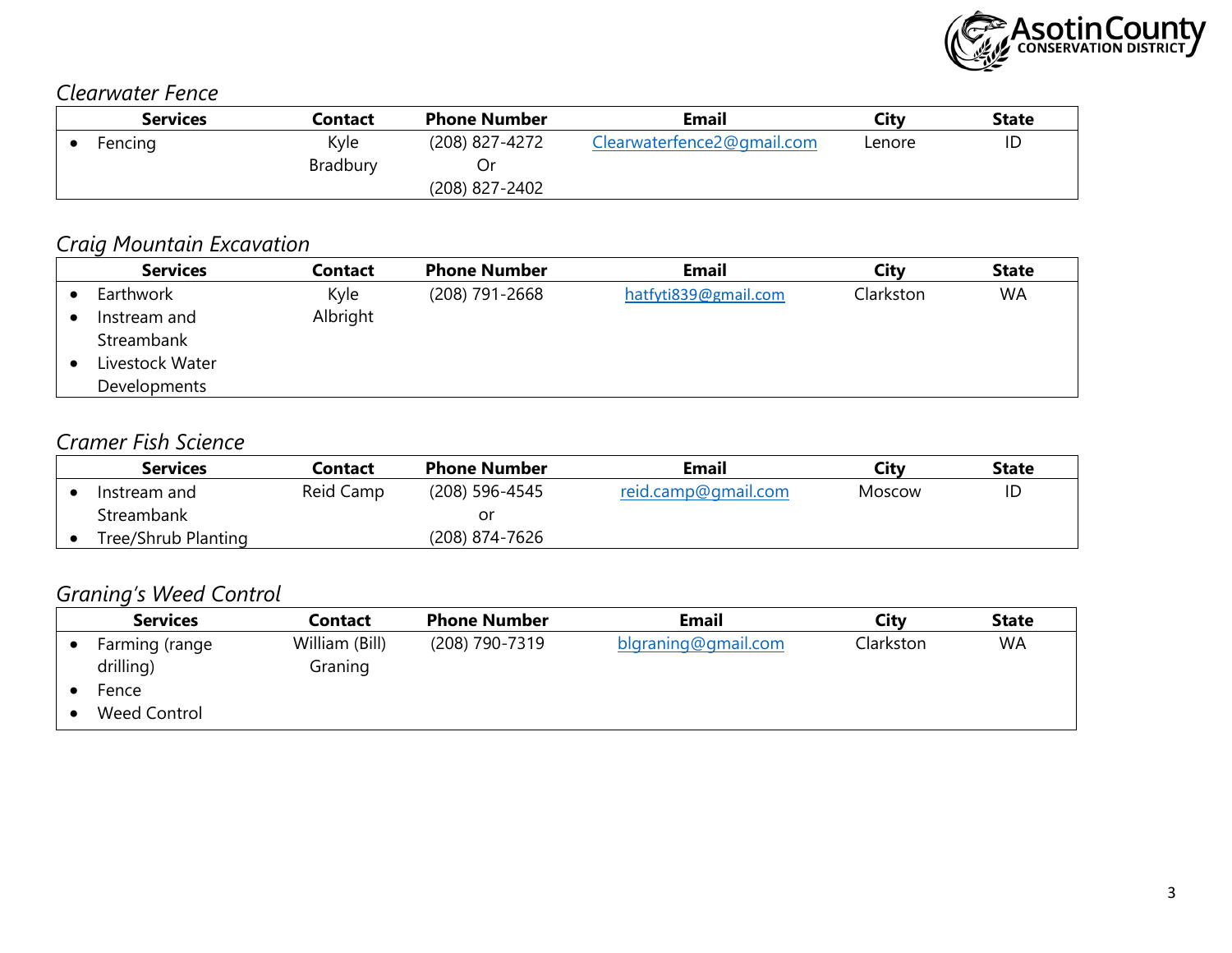

# *Kenny Thornton*

|           | <b>Services</b>        | <b>Contact</b> | <b>Phone Number</b> | <b>Email</b>       | <b>City</b> | <b>State</b> |
|-----------|------------------------|----------------|---------------------|--------------------|-------------|--------------|
| $\bullet$ | Concrete Work          | Kenny          | (509) 243-4268      | thorntrout@tds.net | Asotin      | <b>WA</b>    |
|           | Earthwork              | Thornton       | or                  |                    |             |              |
|           | Forestry               |                | (509) 780-1857      |                    |             |              |
|           | In-stream & Streambank |                |                     |                    |             |              |
|           | Livestock Water        |                |                     |                    |             |              |
|           | Developments           |                |                     |                    |             |              |
|           | Tree/shrub Planting    |                |                     |                    |             |              |

#### *Pearson Farm and Fence*

| <b>Services</b>        | <b>Contact</b> | <b>Phone Number</b> | <b>Email</b>      | City   | <b>State</b> |
|------------------------|----------------|---------------------|-------------------|--------|--------------|
| Concrete Work          | John           | (509) 397-2529      | john.pff@live.com | Colfax | <b>WA</b>    |
| Earthwork              | Pearson        |                     |                   |        |              |
| Fence                  |                |                     |                   |        |              |
| In-stream & Streambank |                |                     |                   |        |              |
| Livestock Water        |                |                     |                   |        |              |
| Development            |                |                     |                   |        |              |

# *Rocky Ridge Construction LLC*

| <b>Services</b>        | <b>Contact</b> | <b>Phone Number</b> | <b>Email</b>          | City    | <b>State</b> |
|------------------------|----------------|---------------------|-----------------------|---------|--------------|
| Concrete Work          | Mark           | (509) 256-3325      | smappleford@yahoo.com | Anatone | <b>WA</b>    |
| Earthwork              | Appleford      |                     |                       |         |              |
| Forestry               |                |                     |                       |         |              |
| In-Stream & Streambank |                |                     |                       |         |              |
| Livestock Water        |                |                     |                       |         |              |
| Developments           |                |                     |                       |         |              |